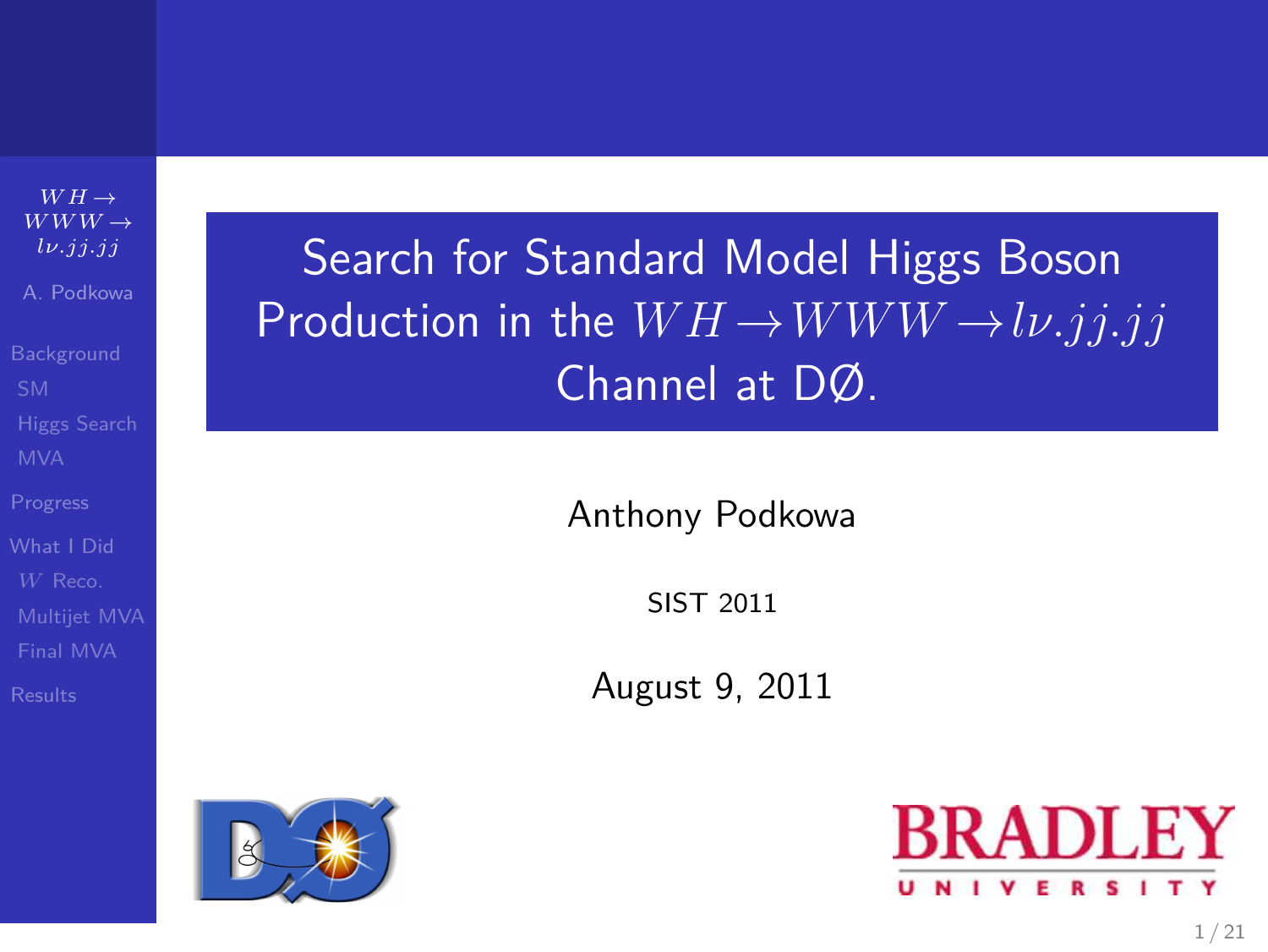# Outline

 $WH \rightarrow$  $WWW \rightarrow$ *[lν.jj.jj](#page-0-0)* A. Podkowa

[Final MVA](#page-16-0)

### 1 [Background](#page-2-0)

- [The Standard Model & High Energy Physics](#page-2-0)
- [How Do We Look for a Higgs?](#page-3-0)
- [Machine Learning and Multivariate Analysis](#page-6-0)

### 2 [Progress This Summer](#page-7-0)

### 3 [What I Did](#page-9-0)

- *W* [Reconstruction](#page-10-0)
- [Reducing Multijet Background](#page-13-0)
- **[Training a Final MVA](#page-16-0)**

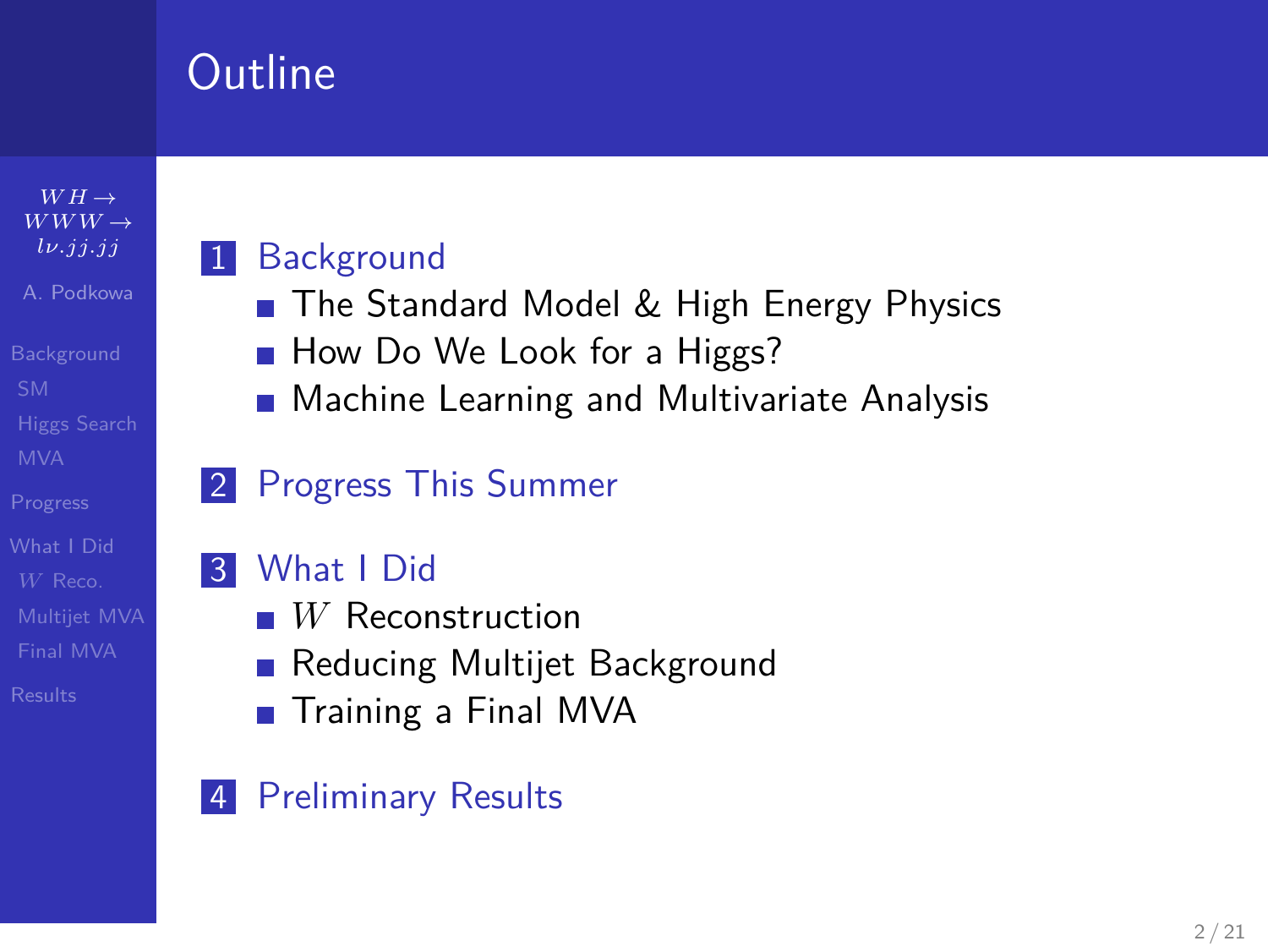## The Standard Model & the Higgs Boson

 $WH \rightarrow$ *WWW* → *[lν.jj.jj](#page-0-0)* A. Podkowa [SM](#page-2-0) [Final MVA](#page-16-0)



- Models particles and their interactions  $\sim 10$
- <span id="page-2-0"></span>Higgs Boson is the only missing piece of the Standard  $\sim$ Model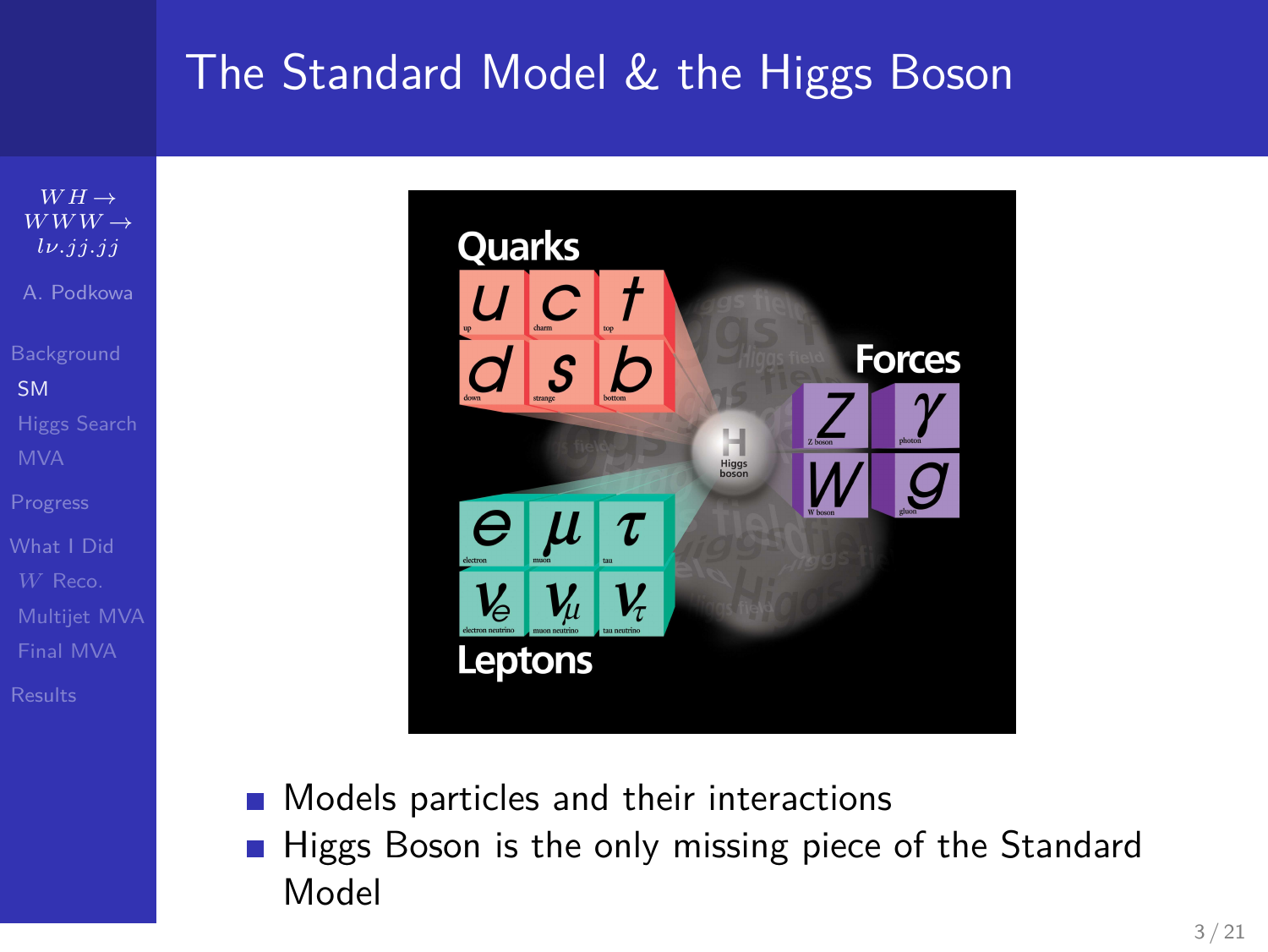## What Exactly Are We Looking For?



<span id="page-3-0"></span>**Involves searching for a small Signal in about**  $1400 \times$  **as** much Background!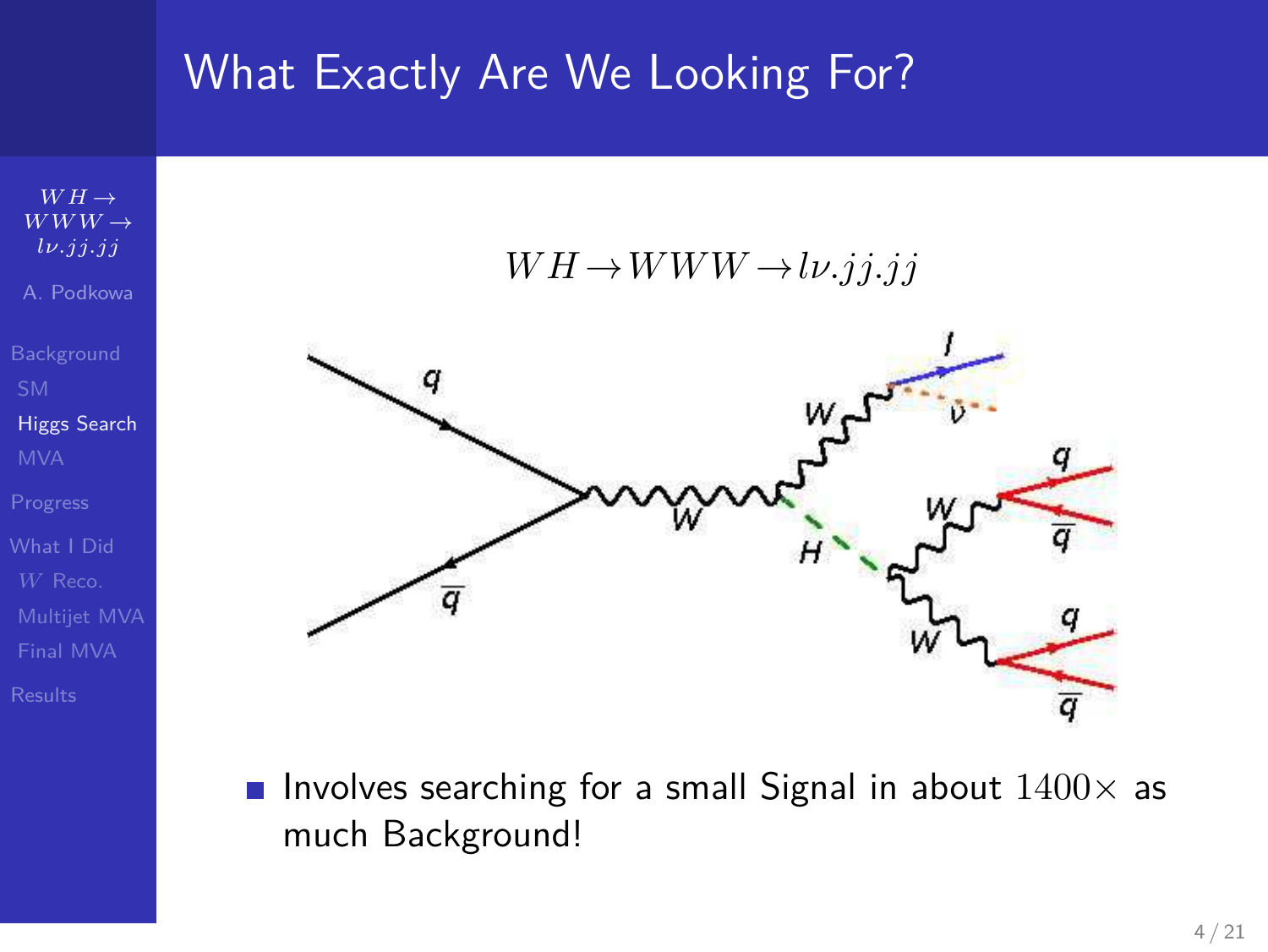## How Do We Detect Particles?



Mostly absorbs energy from electrons and photons

Muon System :

Mainly Muons make it here.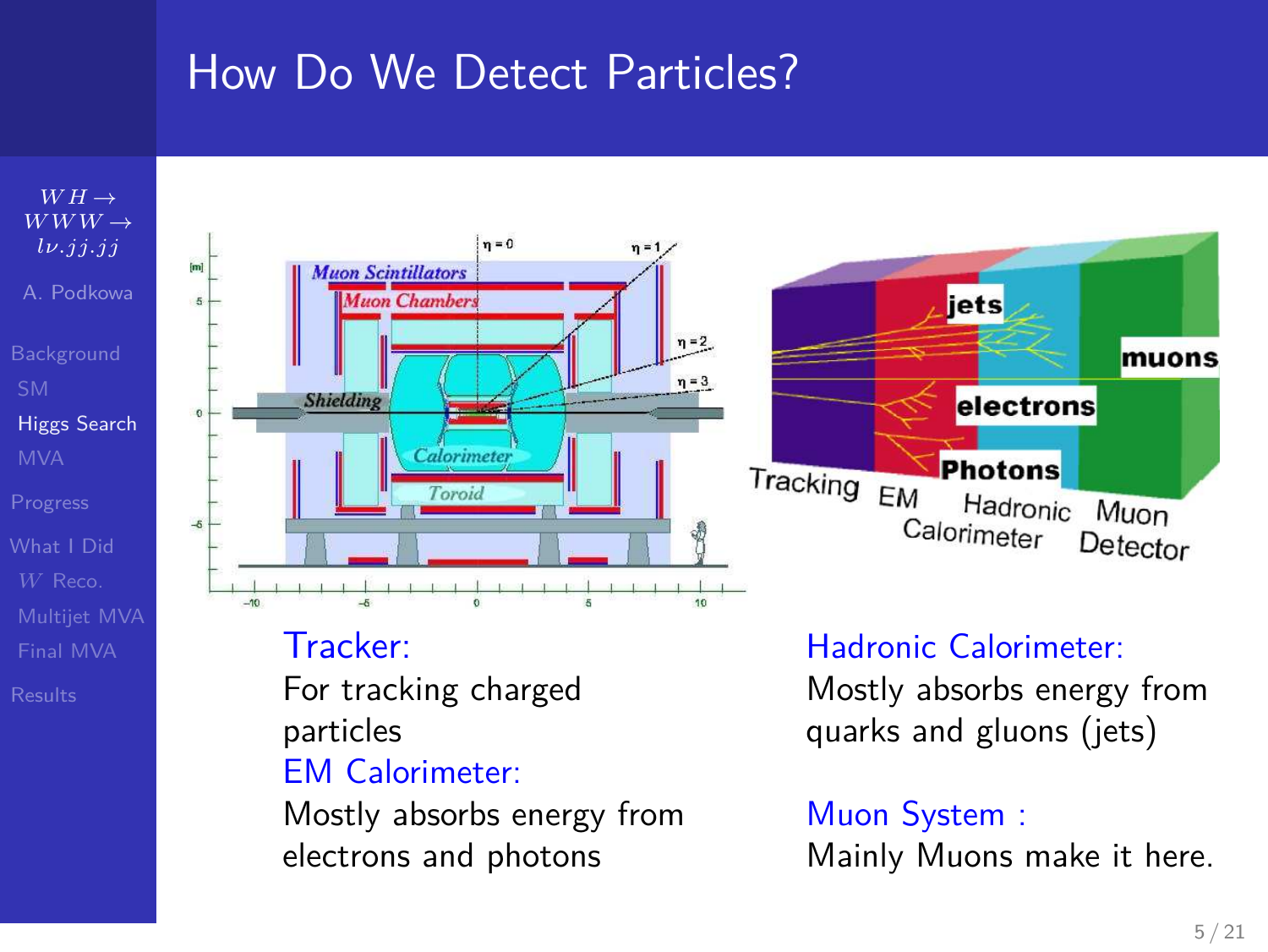## How Do We Look for This Process?

### $WWW \rightarrow$ *[lν.jj.jj](#page-0-0)* A. Podkowa

 $WH \rightarrow$ 

- [Higgs Search](#page-3-0)
- 
- 
- 
- [Final MVA](#page-16-0)
- 

### **Overview:**

- 1 Use a  $C_{++}$  code framework (wh\_cafe)
- 2 Generate Monte Carlo Simulations corresponding to the signal and background processes
- 3 Process kinematic properties of the data & MC
- Train Multivariate Classifiers using Computer Learning **Techniques**
- 5 Apply Multivariate Classifiers to the data & MC
- 6 Search for excesses corresponding to the signal
- Run statistical analyses to determine the significance of the findings (COLLIE)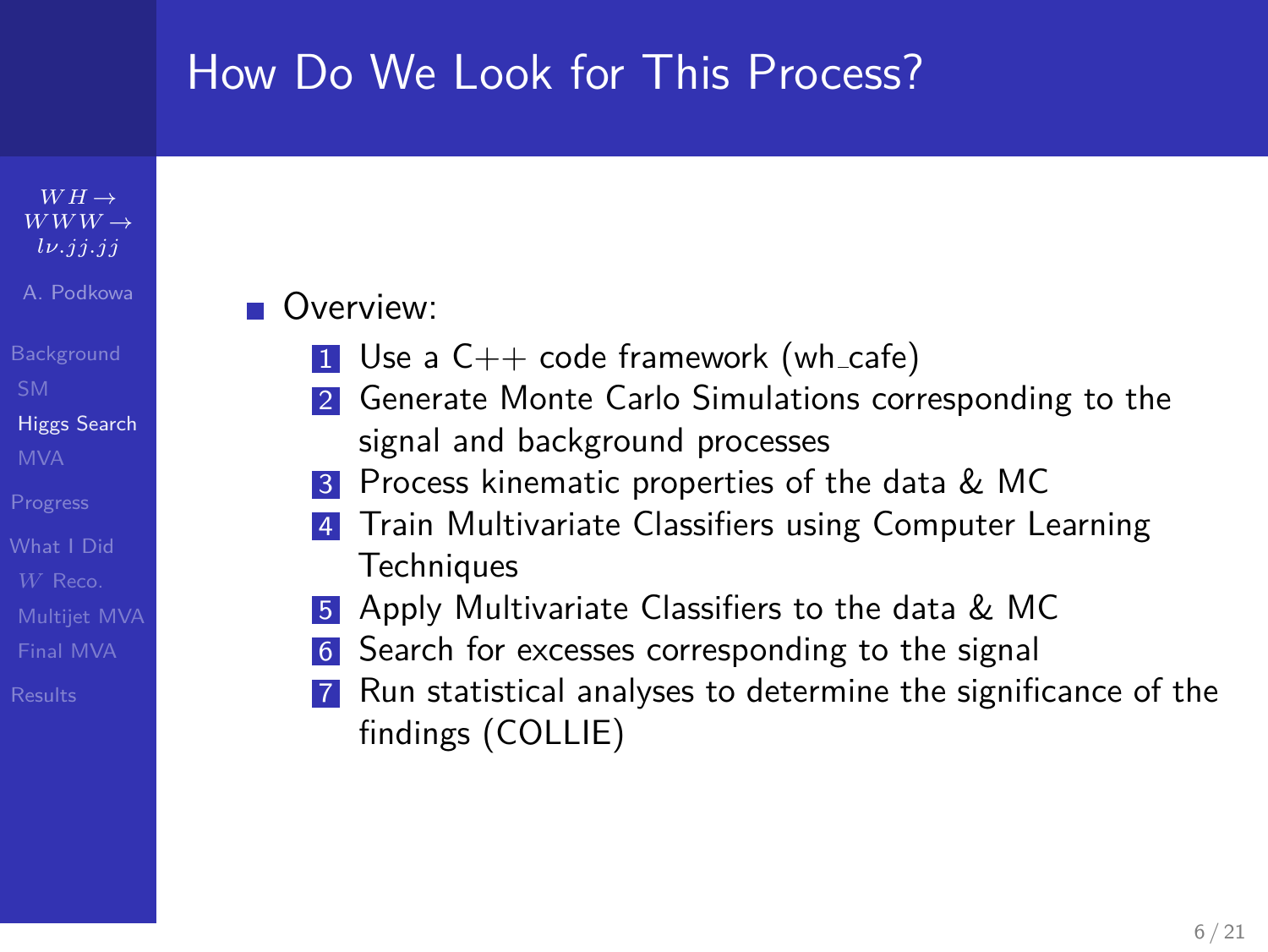# Machine Learning & Multivariate Analysis

 $WH \rightarrow$  $WWW \rightarrow$ *[lν.jj.jj](#page-0-0)* A. Podkowa

[MVA](#page-6-0)

[Final MVA](#page-16-0)

- Many Moderately Significant Variables into One Very Significant One
- We use Machine Learning techniques to perform Multivariate Analyses
- **Machine Learning occurs in two phases:**

### Training:

Computer analyzes two data samples (signal & background MC) for differences based off of a list of variables

### Classification:

<span id="page-6-0"></span>Computer uses what it "learned" to classify data as signal or background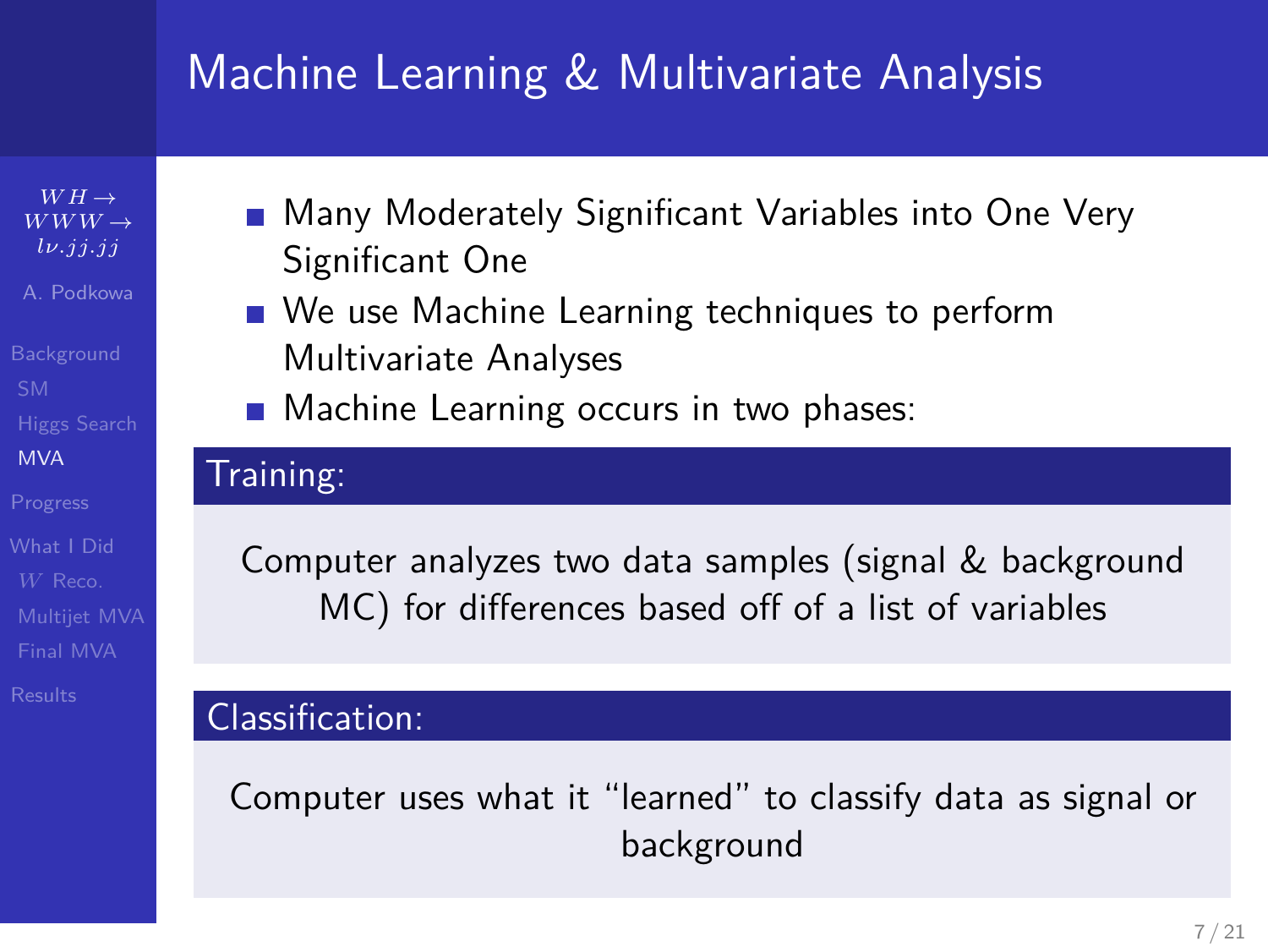## Progress This Summer

#### $WH \rightarrow$  $WWW \rightarrow$ *[lν.jj.jj](#page-0-0)* A. Podkowa

#### [Progress](#page-7-0)

- [Final MVA](#page-16-0)
- 

### ■ Where We Began

- Only Electron subchannel Working
- Small amount of selections
- Small subset of the data. ÷
- <span id="page-7-0"></span>No  $WWW$  specific variables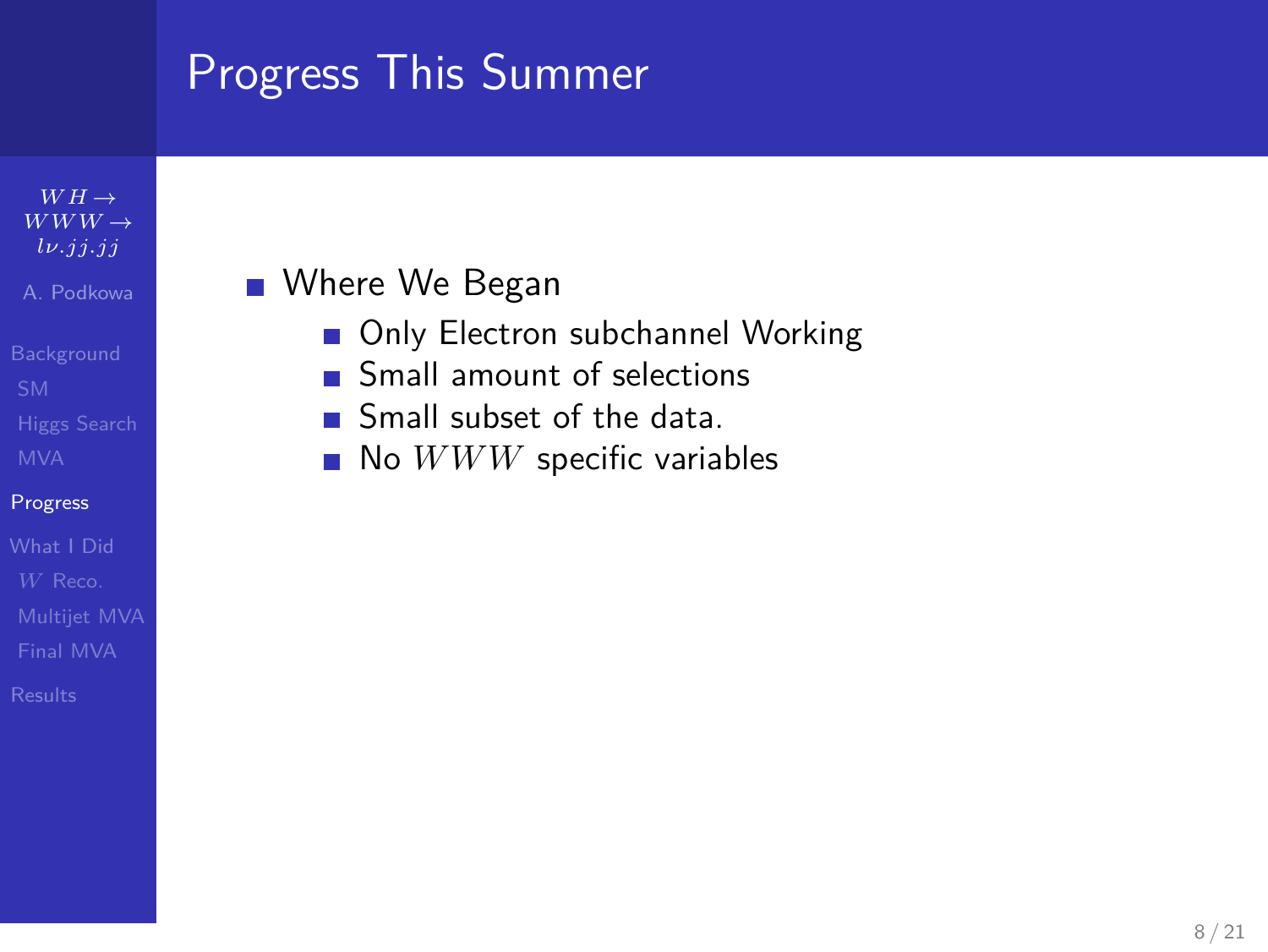# Progress This Summer

#### $WH \rightarrow$  $WWW \rightarrow$ *[lν.jj.jj](#page-0-0)* A. Podkowa

#### [Progress](#page-7-0)

[Final MVA](#page-16-0)

### ■ Where We Began

- Only Electron subchannel Working
- **Small amount of selections**
- Small subset of the data
- $\blacksquare$  No  $WWW$  specific variables
- Where We Are Now
	- Both Electron and Muon subchannels Working
	- Added *WWW* variables
	- **MVA Training**
	- **MVA Application**
	- COLLIE Input Generation  $\rightarrow$  Preliminary Sensitivity Plots
	- Added more Data (Up to 7.5 fb<sup>-1</sup>)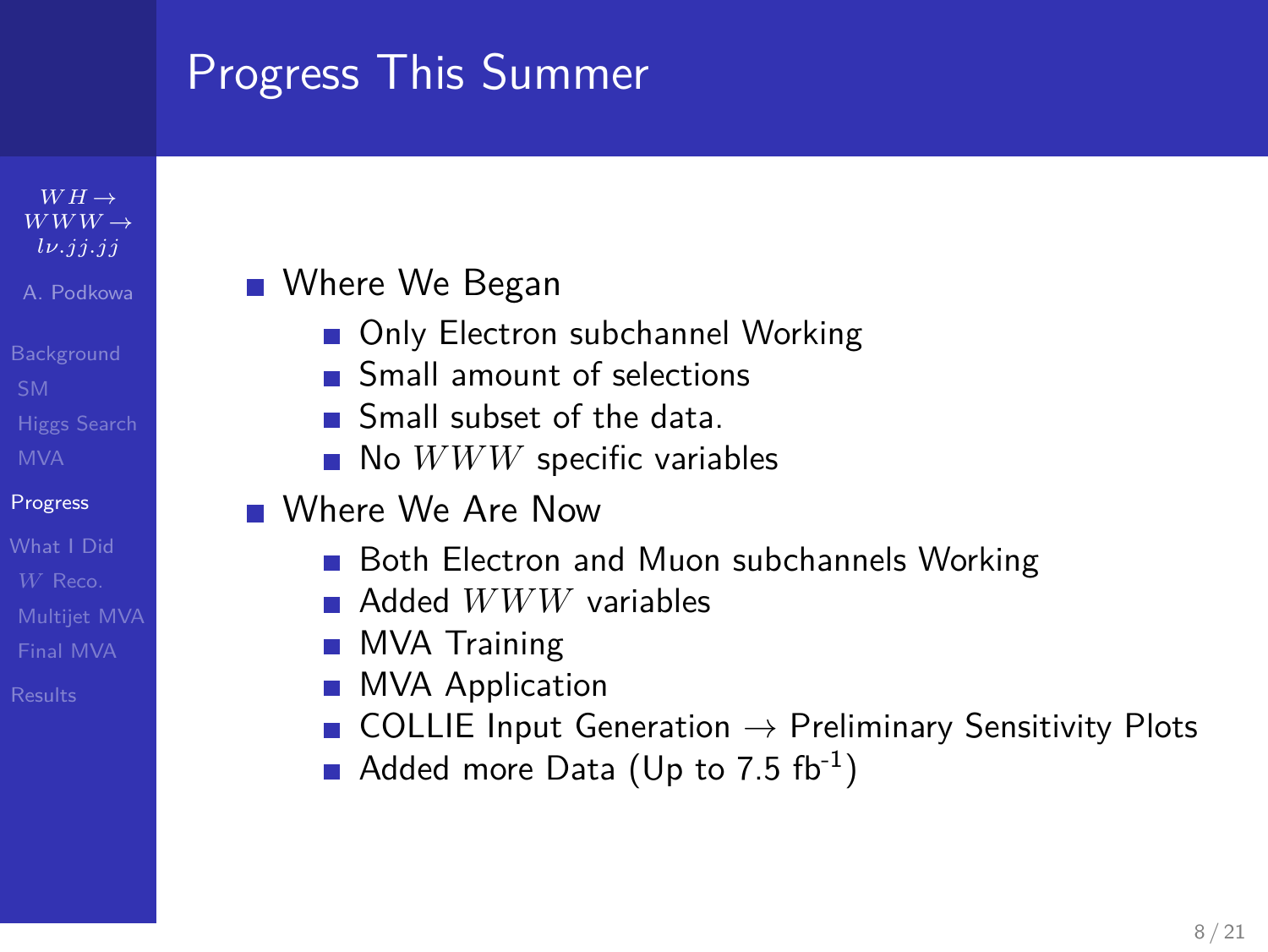# What I Did

#### $WH \rightarrow$  $WWW \rightarrow$ *[lν.jj.jj](#page-0-0)* A. Podkowa

#### [What I Did](#page-9-0)

[Final MVA](#page-16-0)

- Maintained and Administrated a fork of wh cafe
- Integrated  $W \rightarrow i\bar{i}$  Reconstruction Code into wh\_cafe
- Developed  $C++$  code for:  $\mathcal{L}_{\mathcal{A}}$ 
	- **Multijet MVA**
	- **Final MVA**
	- Statistical Inputs to COLLIE (Sensitivity Plots)
- <span id="page-9-0"></span>**Debugging**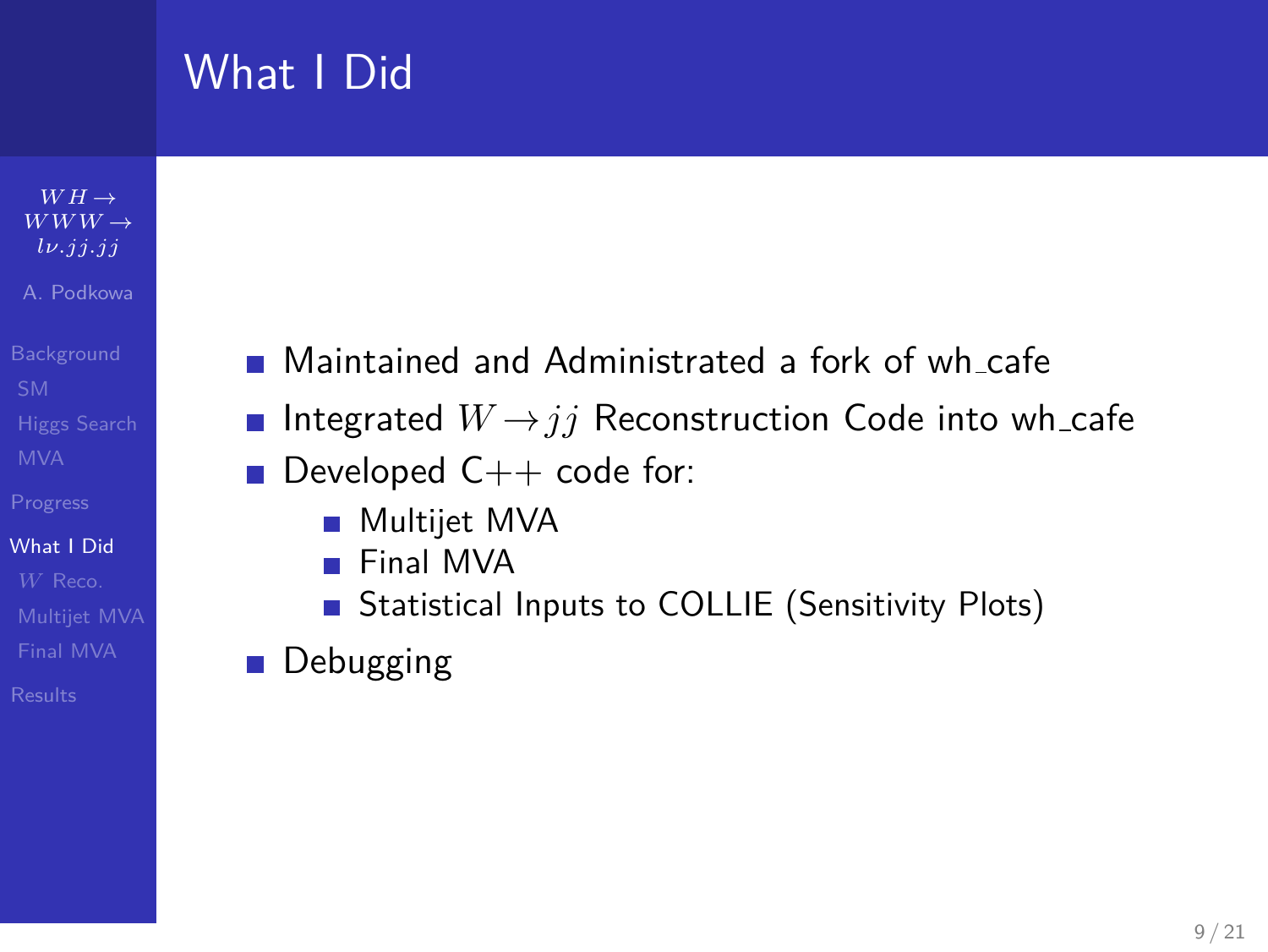## *W* Reconstruction

- $WH \rightarrow$  $WWW \rightarrow$ *[lν.jj.jj](#page-0-0)* A. Podkowa
- 
- *W* [Reco.](#page-10-0)
- [Final MVA](#page-16-0)
- 
- To be able to analyze the intermediate state of the channel, we needed to reconstruct the *W*'s
- $\blacksquare$  Need to appropriately combine the jet, lepton and neutrino 4-vectors to obtain *W*'s
- **Thankfully,**  $W \rightarrow l\nu$  was already defined in wh\_cafe
- <span id="page-10-0"></span> $W \rightarrow j j$ : required a little thought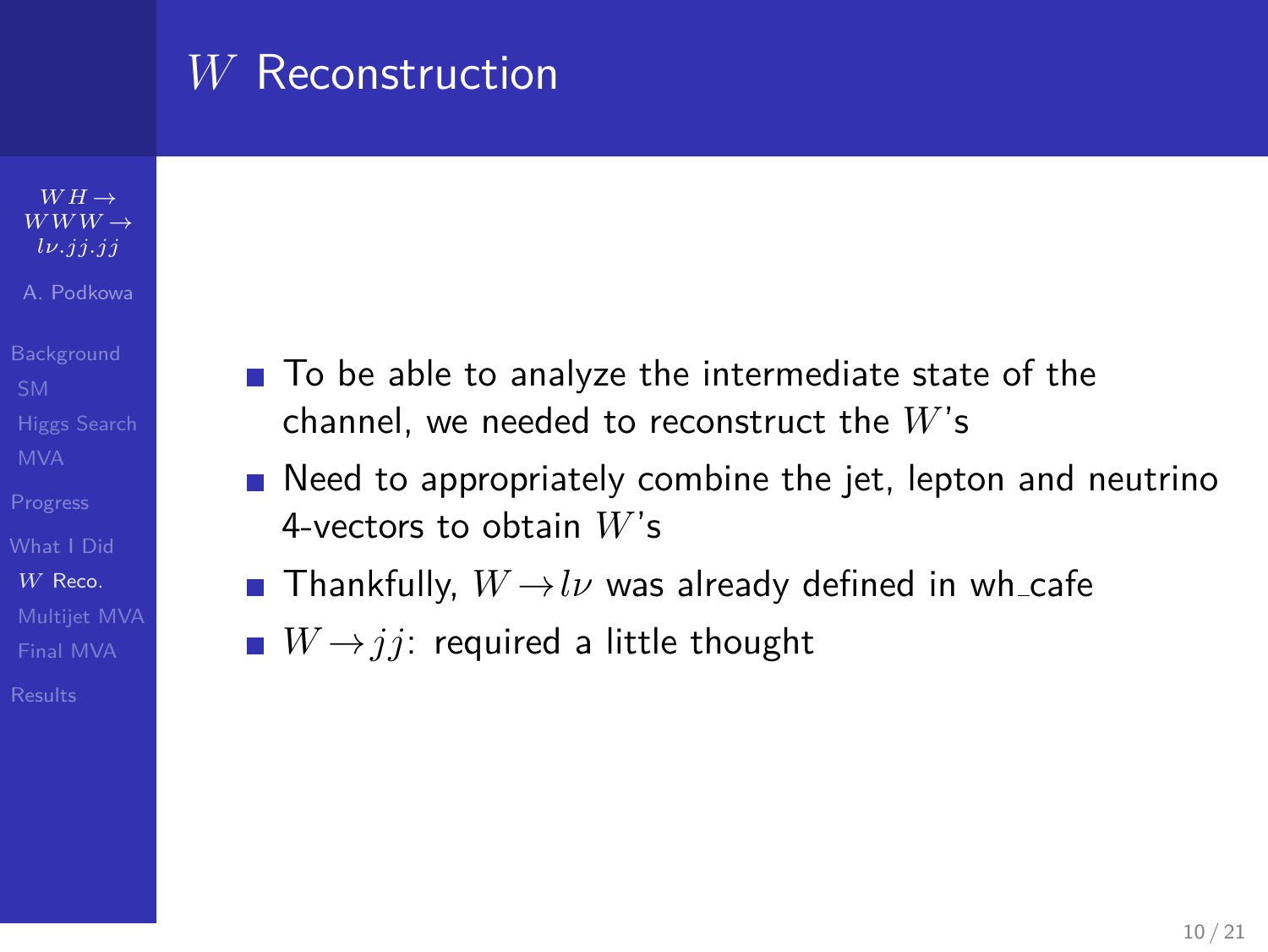$W \rightarrow j j$ 

 $WH \rightarrow$  $WWW \rightarrow$ *[lν.jj.jj](#page-0-0)* A. Podkowa

*W* [Reco.](#page-10-0)

[Final MVA](#page-16-0)

- <sup>1</sup> Generate each jet combination (12.34, 13.24, 14.23)
- 2 Calculate the mass of each jet pair.
- **3** Calculate Error in each W mass by using

$$
\Delta m_{ij} = m_{ij} - m_W,
$$

where 
$$
m_W = 80.399
$$
 GeV (PDG)

4 Sum the errors together:

$$
E[m_{ij\_kl}] = |\Delta m_{ij}| + |\Delta m_{kl}|
$$

5 Select the combination with the lowest summed error 6 Label lower mass  $W$  as  $W_1$  and the Higher Mass  $W_2$ 

### Allowed Us to Add 25 New Variables!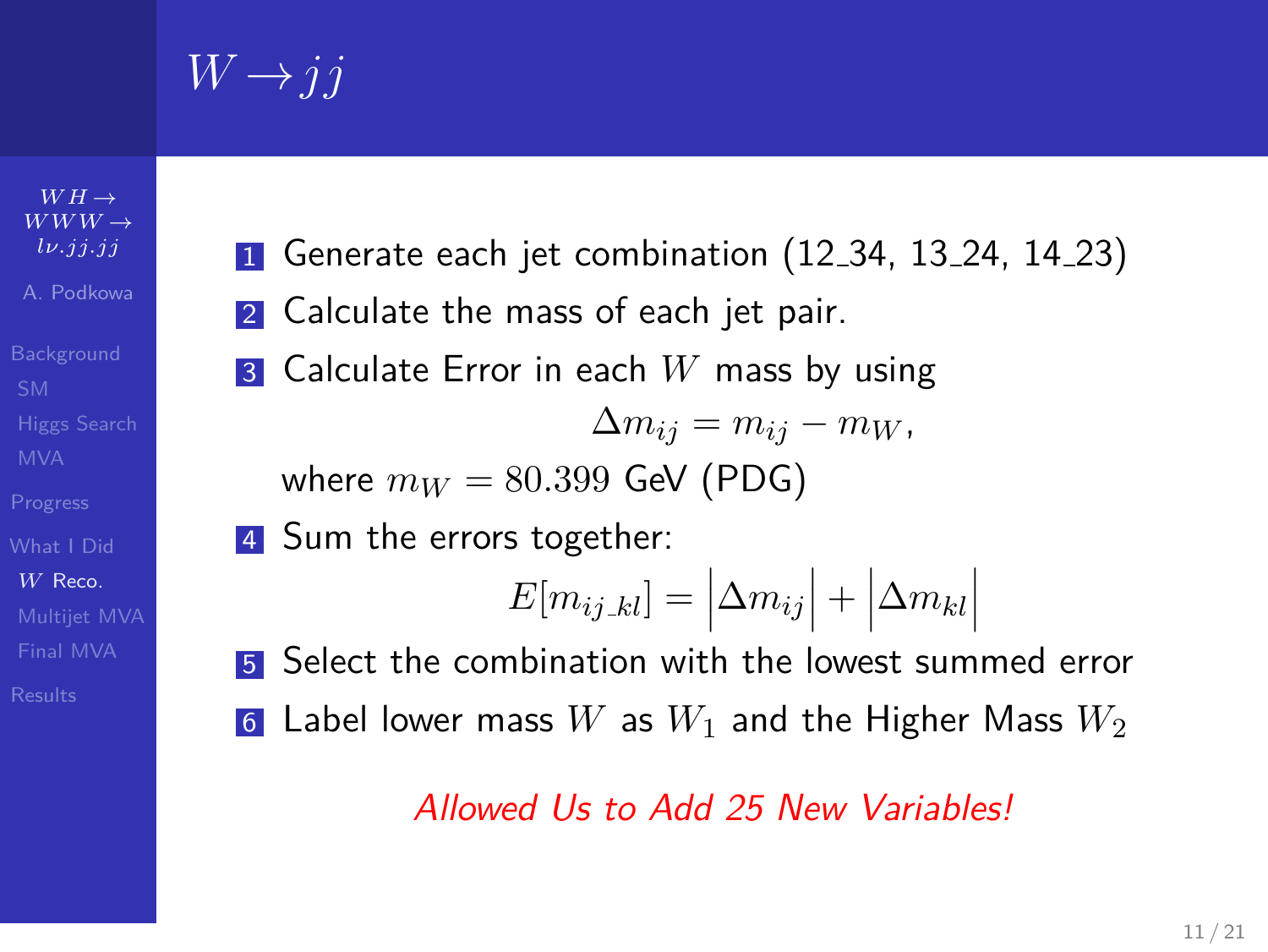## *W* Variables–Example

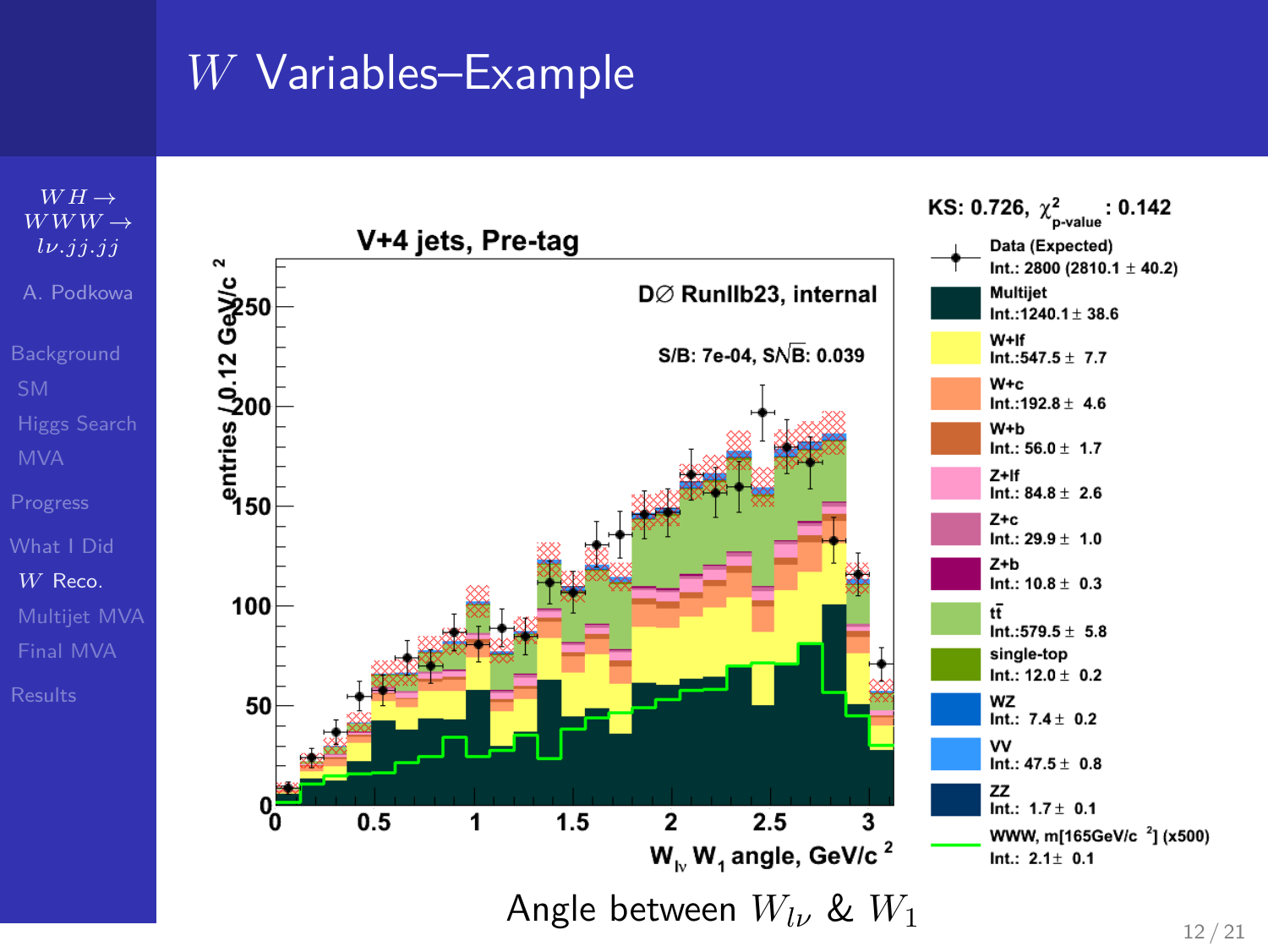# Reducing Multijet Background





- Multijet Background is dominant
- Occurs when we have 5 jets with one "faking" a lepton
- <span id="page-13-0"></span>■ Solution: Perform a Multivariate Analysis!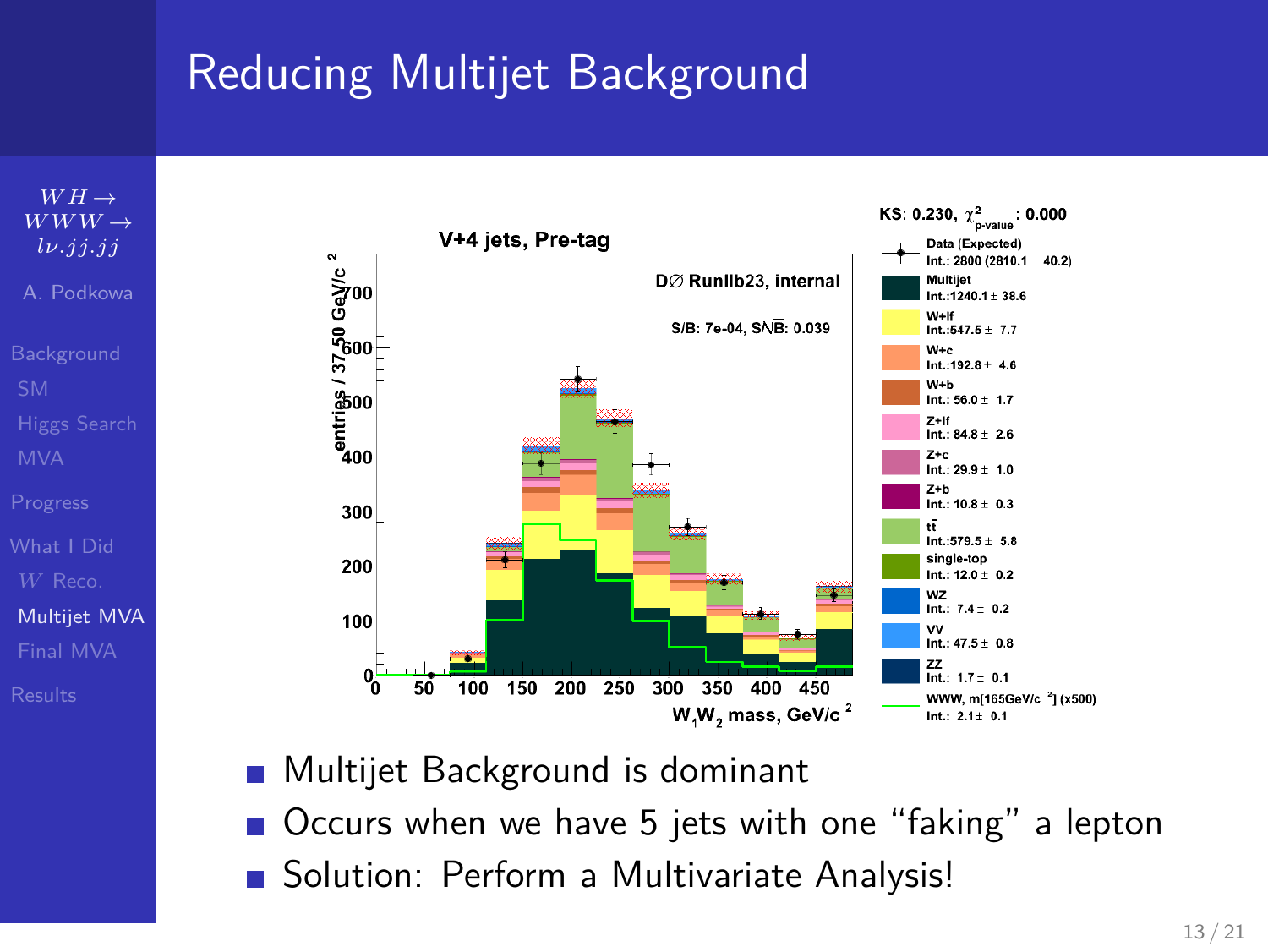# Multijet MVA



**T** Train an MVA using just Multijet Background and Signal Reject all events with Multijet MVA Output  $\leq -0.5$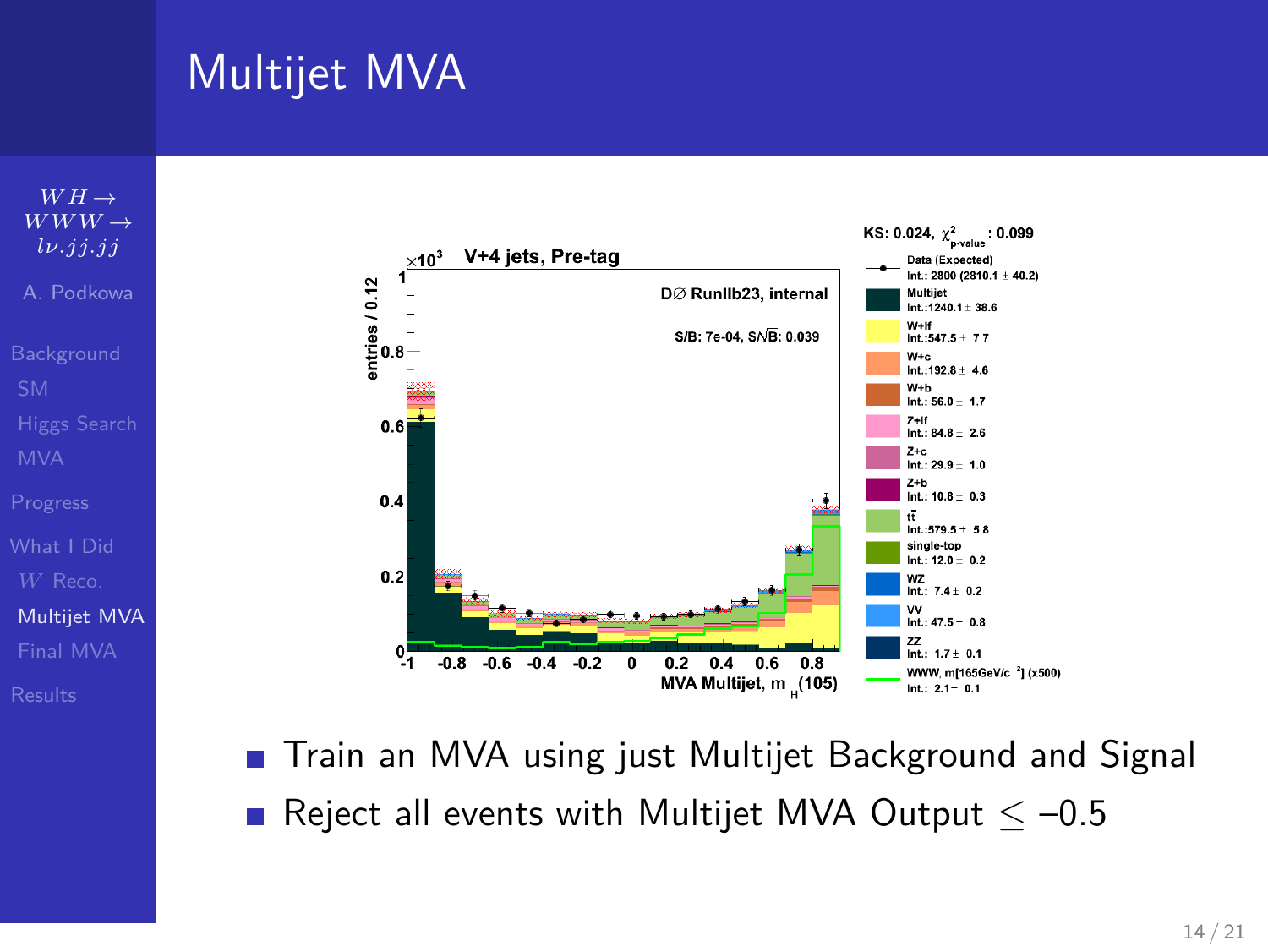# Multijet MVA





- Removes 72% of Multijet Background at a cost of 0.2 Signal Events (9.5%)
- Results in a 47.1% improvement in the Signal to Background Ratio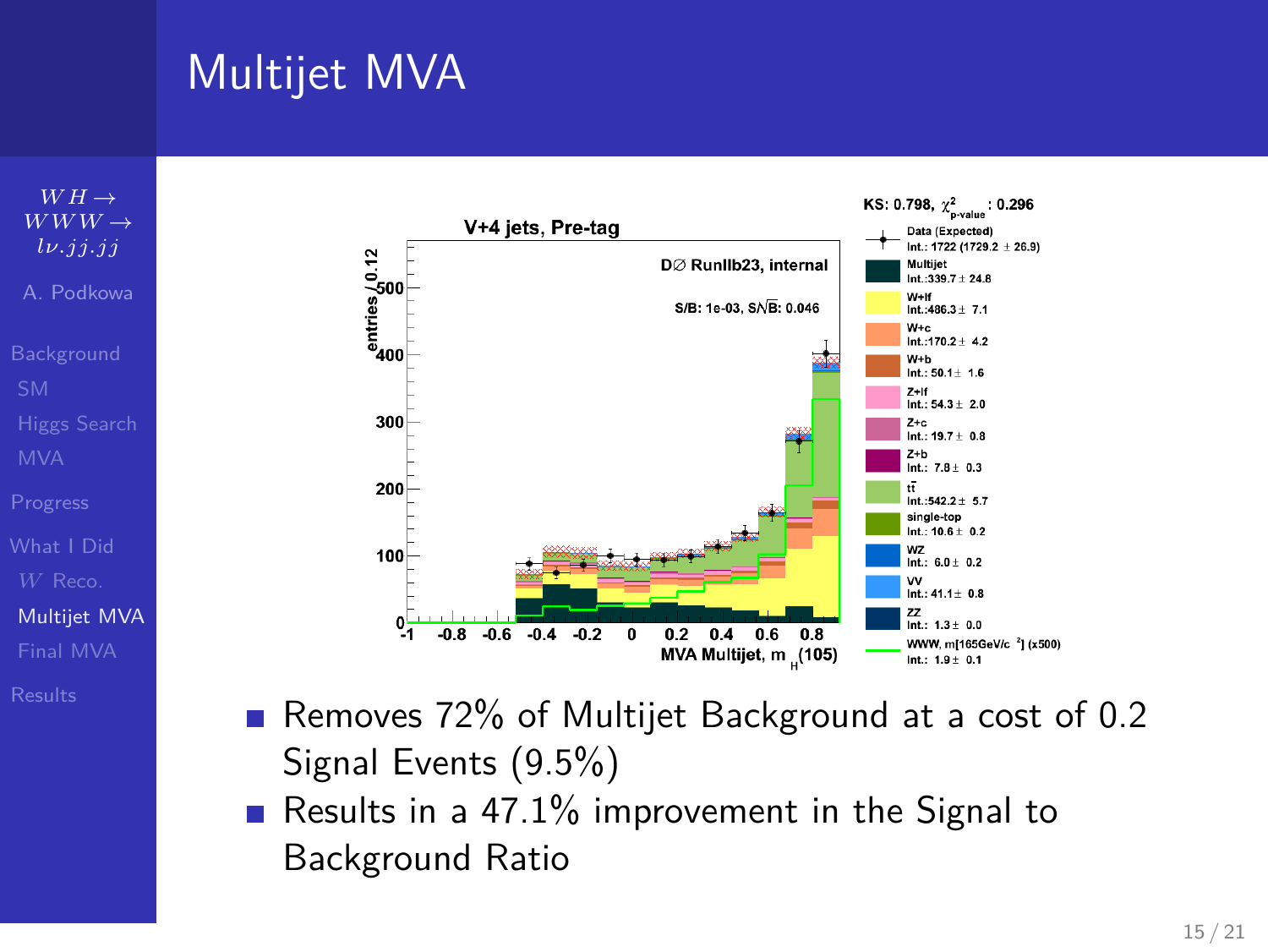# Training a Final MVA

- $WH \rightarrow$  $WWW \rightarrow$ *[lν.jj.jj](#page-0-0)* A. Podkowa
- 
- 
- 
- 
- 
- 
- [Final MVA](#page-16-0)
- 
- In order to best discriminate between signal and background, we trained Final MVA's for our channel
- $\mathcal{L}_{\mathcal{A}}$ Utilized many of our new *WWW* Variables
- <span id="page-16-0"></span>**Trained on all backgrounds, not just Multijet**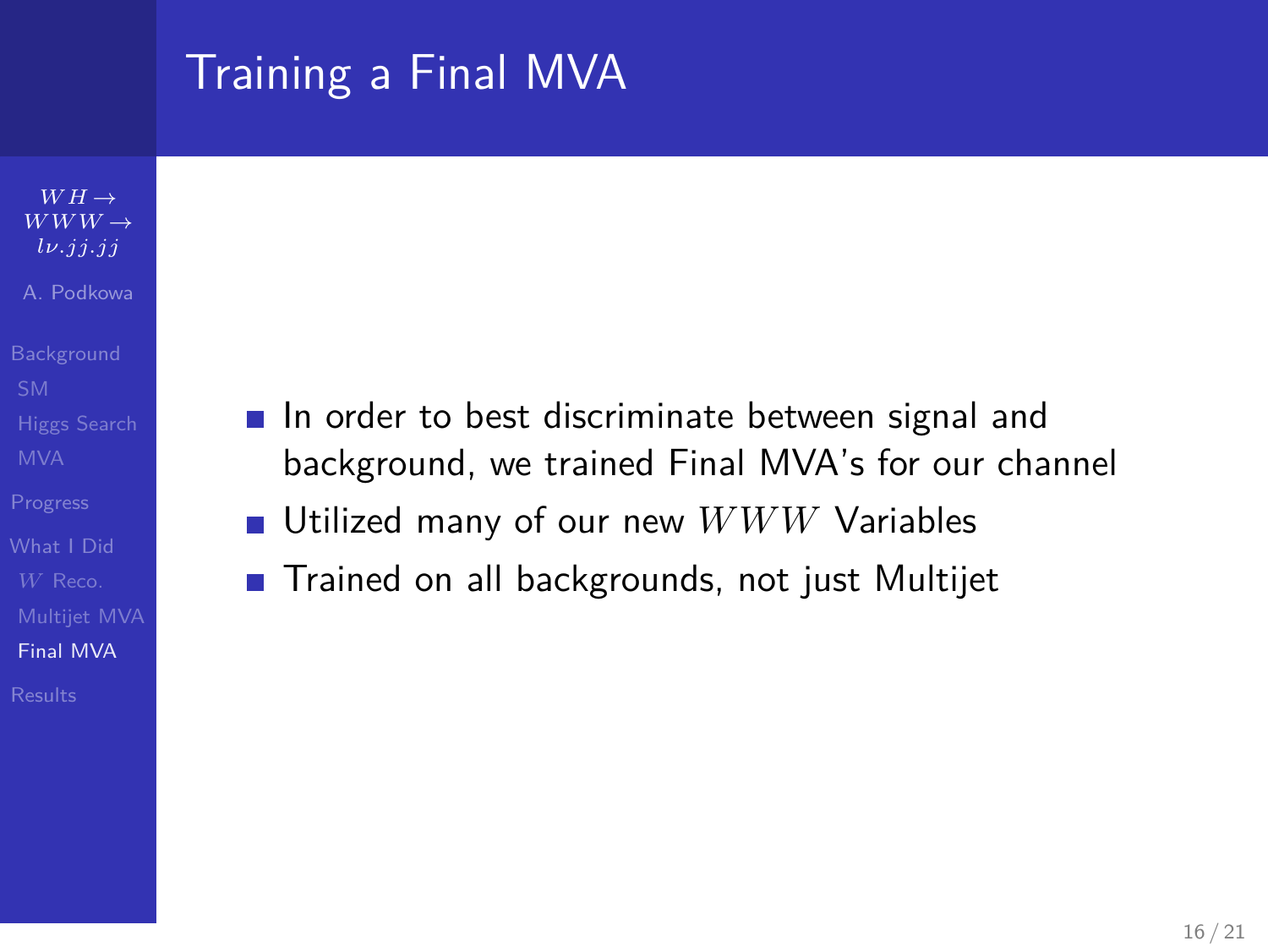# Final MVA



Preliminary Stages: Further Optimizations to Come!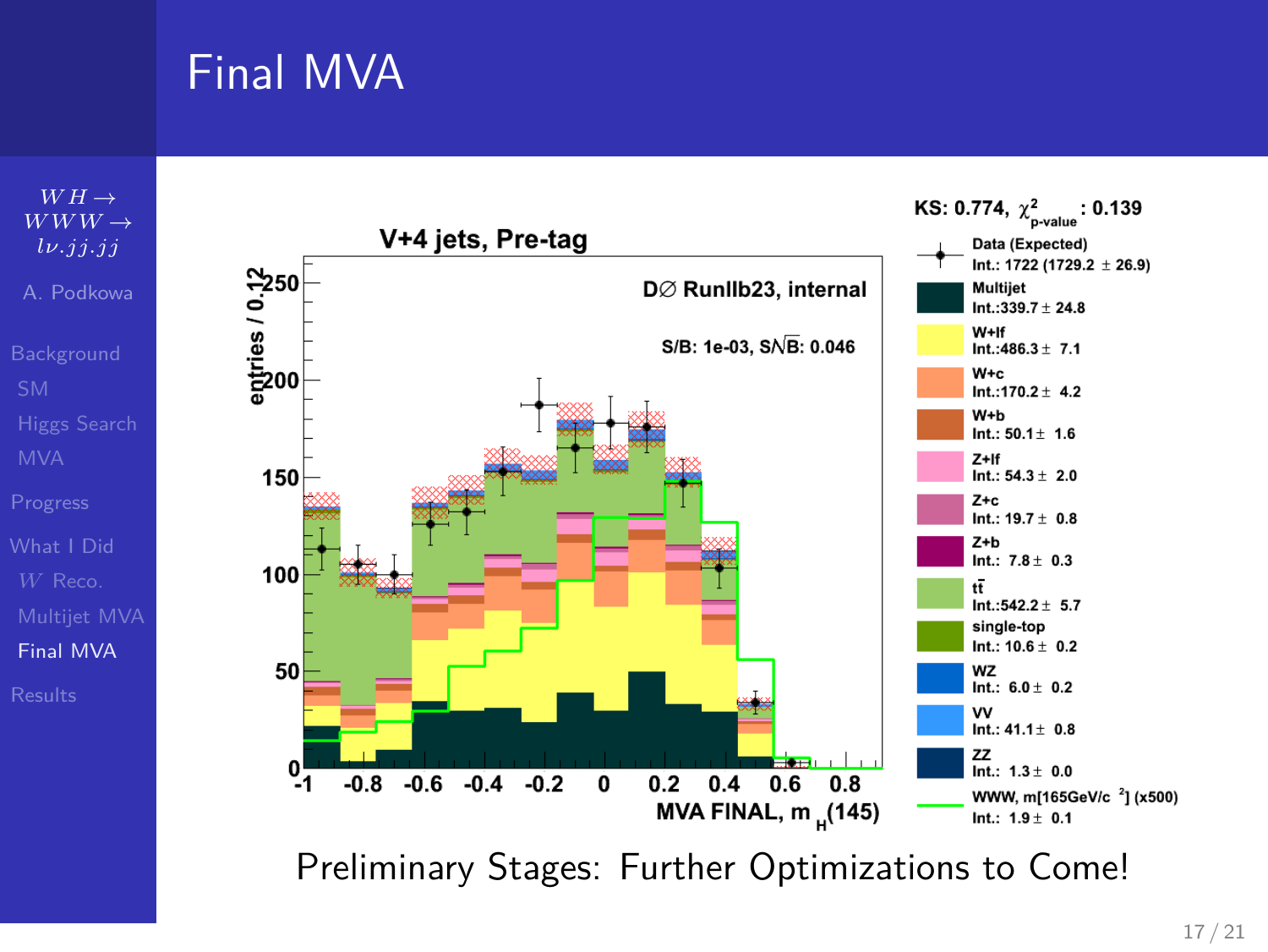## **Results**



[Results](#page-18-0)



- Sensitive to  $WH \rightarrow WWW \rightarrow l\nu$ .*j<sub>1</sub>.j<sub>1</sub>* to 20  $\times$  SM from 150 − 180 GeV
- <span id="page-18-0"></span>**This will only get better as we continue to optimize our** MVA's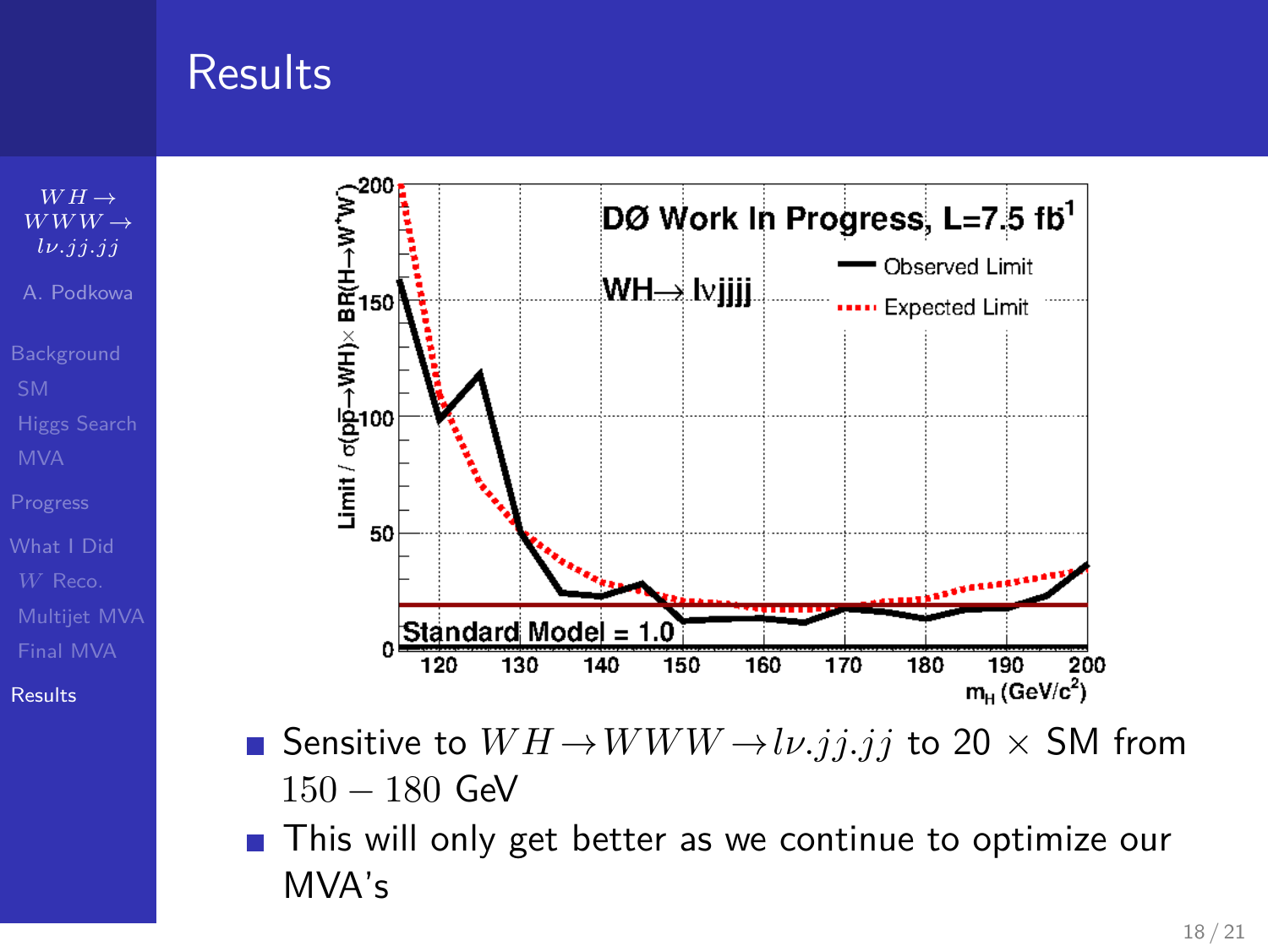# Recap

- $WH \rightarrow$  $WWW \rightarrow$ *[lν.jj.jj](#page-0-0)* A. Podkowa
- 
- 
- 
- 
- [Final MVA](#page-16-0)
- [Results](#page-18-0)
- Much has been accomplished this summer.  $\mathcal{L}_{\mathcal{A}}$
- Majority of Analysis Code Working:  $\sim$ 
	- Both Electron and Muon SubChannels.  $\blacksquare$
	- **Multivariate Analysis Code.**
	- Preliminary Sensitivity Plots. ×
	- On our way to building a publication.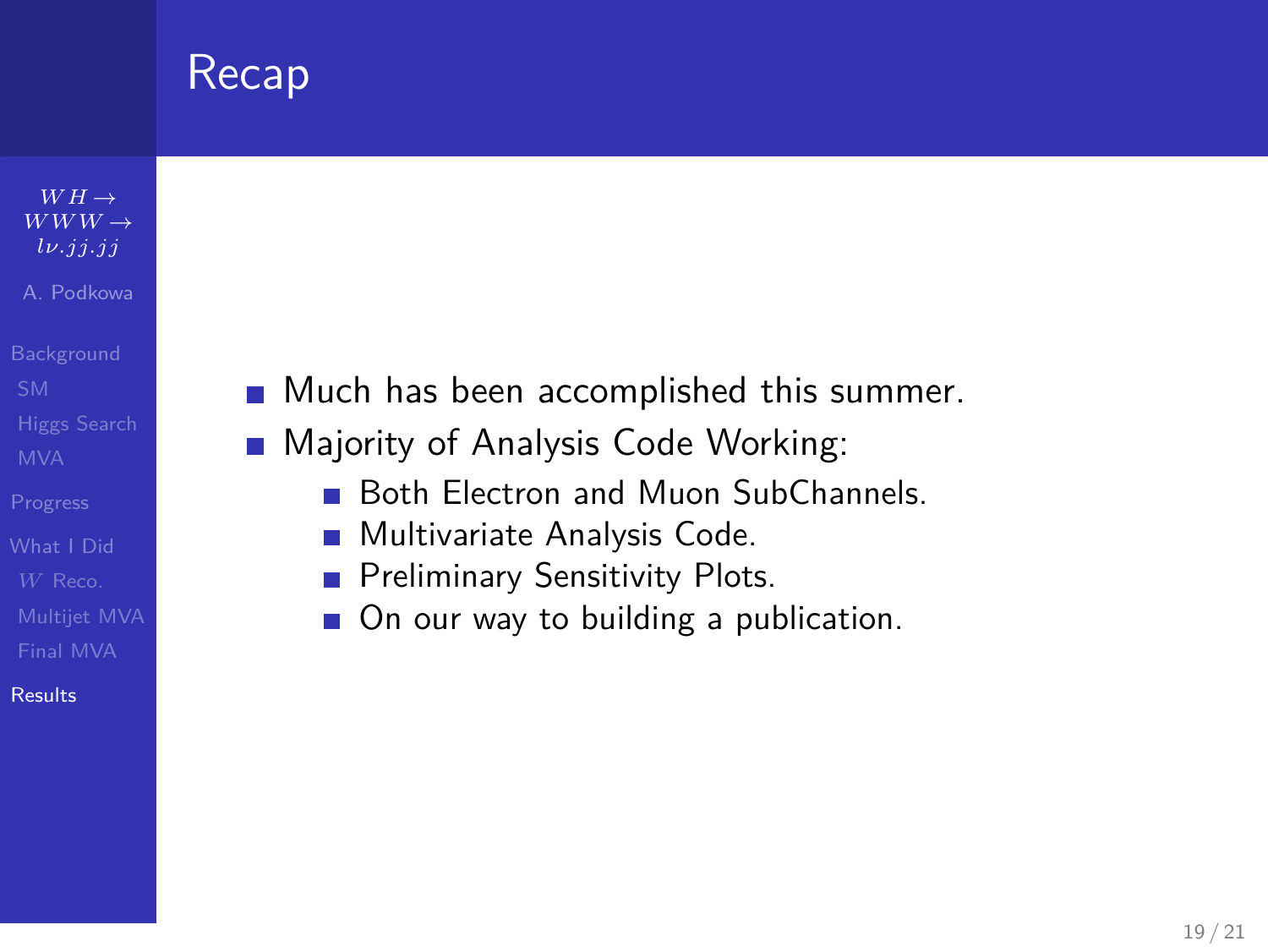# Acknowledgements

 $WH \rightarrow$  $WWW \rightarrow$ *[lν.jj.jj](#page-0-0)* A. Podkowa

[Final MVA](#page-16-0) [Results](#page-18-0)

- **Supervisors:** 
	- Dr. Ryuji Yamada
	- Dr. Mike Cooke
- **Mentors:** 
	- **Jamieson Olsen**
	- **Elliott McCrory**
- **Summer Students:** 
	- Alex Abbinante (IMSA Graduate)
	- Youssef Sarkis Mobarak (IPM)
	- Stephanie Hamilton (SIST)
- $WH$  Group
- DØ Collaboration
- SIST Committee